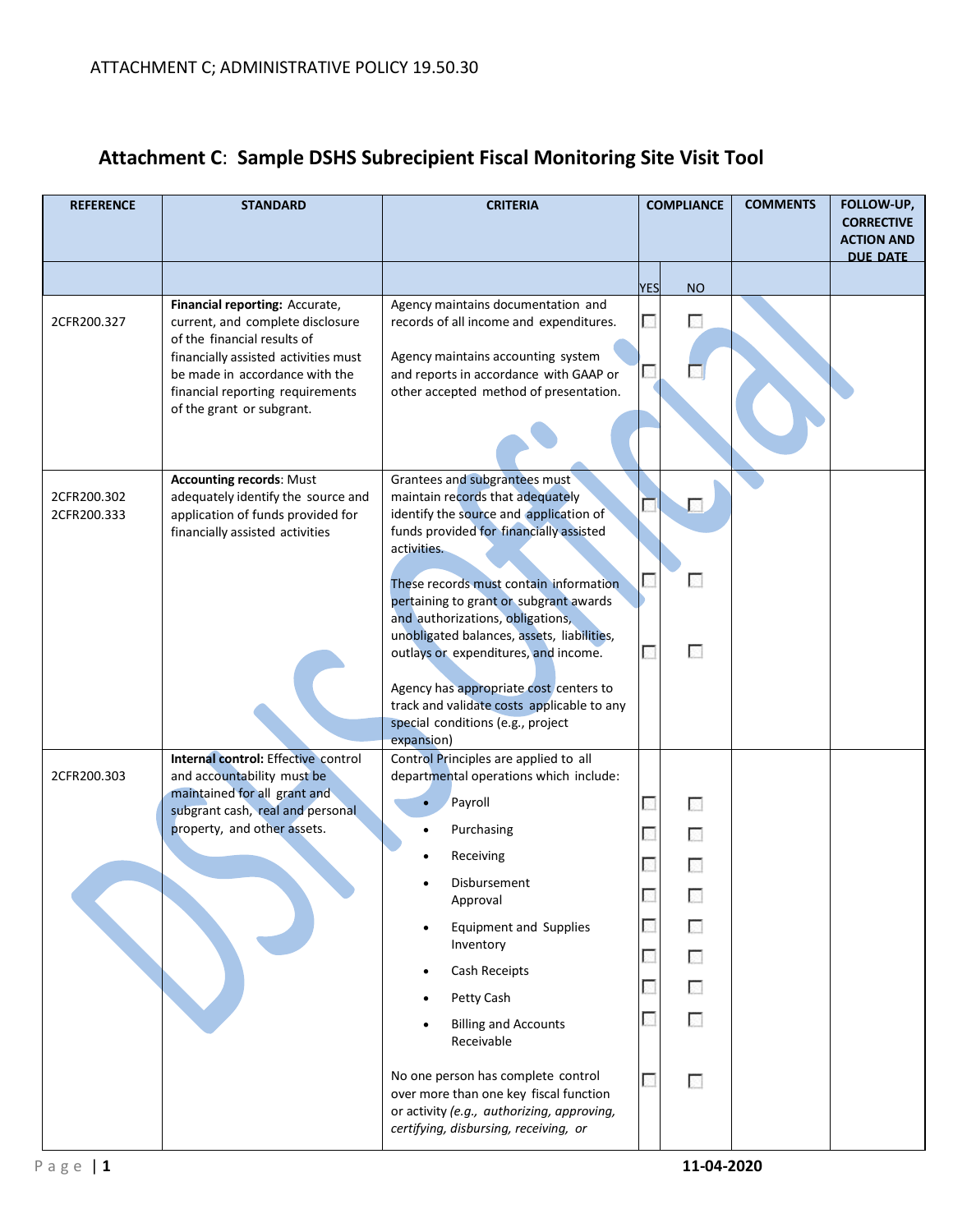| <b>REFERENCE</b>                                                                                      | <b>STANDARD</b>                                                                                                                                                                                                                                                    | <b>CRITERIA</b>                                                                                                                                                                                                                              |            | <b>COMPLIANCE</b> | <b>COMMENTS</b> | FOLLOW-UP,<br><b>CORRECTIVE</b><br><b>ACTION AND</b><br><b>DUE DATE</b> |
|-------------------------------------------------------------------------------------------------------|--------------------------------------------------------------------------------------------------------------------------------------------------------------------------------------------------------------------------------------------------------------------|----------------------------------------------------------------------------------------------------------------------------------------------------------------------------------------------------------------------------------------------|------------|-------------------|-----------------|-------------------------------------------------------------------------|
|                                                                                                       |                                                                                                                                                                                                                                                                    |                                                                                                                                                                                                                                              | <b>YES</b> | <b>NO</b>         |                 |                                                                         |
|                                                                                                       |                                                                                                                                                                                                                                                                    | reconciling).<br>Transactions are properly authorized<br>and consistent with grant program<br>requirements.                                                                                                                                  | г          |                   |                 |                                                                         |
|                                                                                                       |                                                                                                                                                                                                                                                                    | Responsibility for physical<br>security/custody of assets is<br>separated from record<br>keeping/accounting for those assets                                                                                                                 |            |                   |                 |                                                                         |
| 2CFR200.300<br>2CFR200.301<br>2CFR200.302<br>2CFR200.303<br>2CFR200.304<br>2CFR200.305<br>2CFR200.306 | <b>Budget control: Actual</b><br>expenditures or outlays must be<br>compared with budgeted amounts<br>for each grant or subgrant.<br>Financial information must be<br>related to performance or<br>productivity data, including the<br>development of<br>unit cost | Chief Financial Officer or designee<br>routinely monitors the comparison of<br>expenditures with approved budget<br>expenditures.<br>The agency employs a budget to<br>control its fiscal operations.                                        |            | ×                 |                 |                                                                         |
| 2CFR200.307<br>2CFR200.308<br>2CFR200.309                                                             | information whenever appropriate<br>or specifically required in the grant<br>or subgrant agreement                                                                                                                                                                 | The agency employs separate budget<br>categories for distinctly different areas of<br>the agency operation, at least for each<br>federal grant-funding source.<br>The governing authority approves the<br>agency's budget. (Best Practices). |            | г<br>г            |                 |                                                                         |
| 2CFR200.401                                                                                           | Allowable cost: Applicable OMB<br>cost principles, agency program                                                                                                                                                                                                  | Governmental agencies employ<br>accounting policies and procedures for                                                                                                                                                                       |            | г                 |                 |                                                                         |
| 2CFR200.9                                                                                             | regulations, and the terms of grant<br>and subgrant agreements will be<br>followed in determining the<br>reasonableness, allowability, and                                                                                                                         | determining reasonableness,<br>allocability, and allowability of costs in<br>accordance with federal cost principles                                                                                                                         |            |                   |                 |                                                                         |
|                                                                                                       | allocability of costs. Non- profit<br>entities are required to have<br>written policies & procedures on<br>this subject.                                                                                                                                           | Non-profit agency is required to have<br>written accounting policies and<br>procedures for determining<br>reasonableness, allocability, and<br>allowability of costs in accordance with<br>federal cost principles.                          |            | п                 |                 |                                                                         |
|                                                                                                       |                                                                                                                                                                                                                                                                    | The allowability of costs incurred by<br>institutions of higher education is<br>determined in accordance with the<br>provisions of 2CFR200                                                                                                   |            | г                 |                 |                                                                         |
| Page $ 2$                                                                                             |                                                                                                                                                                                                                                                                    | Accounting records and documents are<br>examined by employees who have<br>sufficient understanding of the<br>accounting and financial system to verify<br>that recorded transactions actually took                                           |            | г<br>11-04-2020   |                 |                                                                         |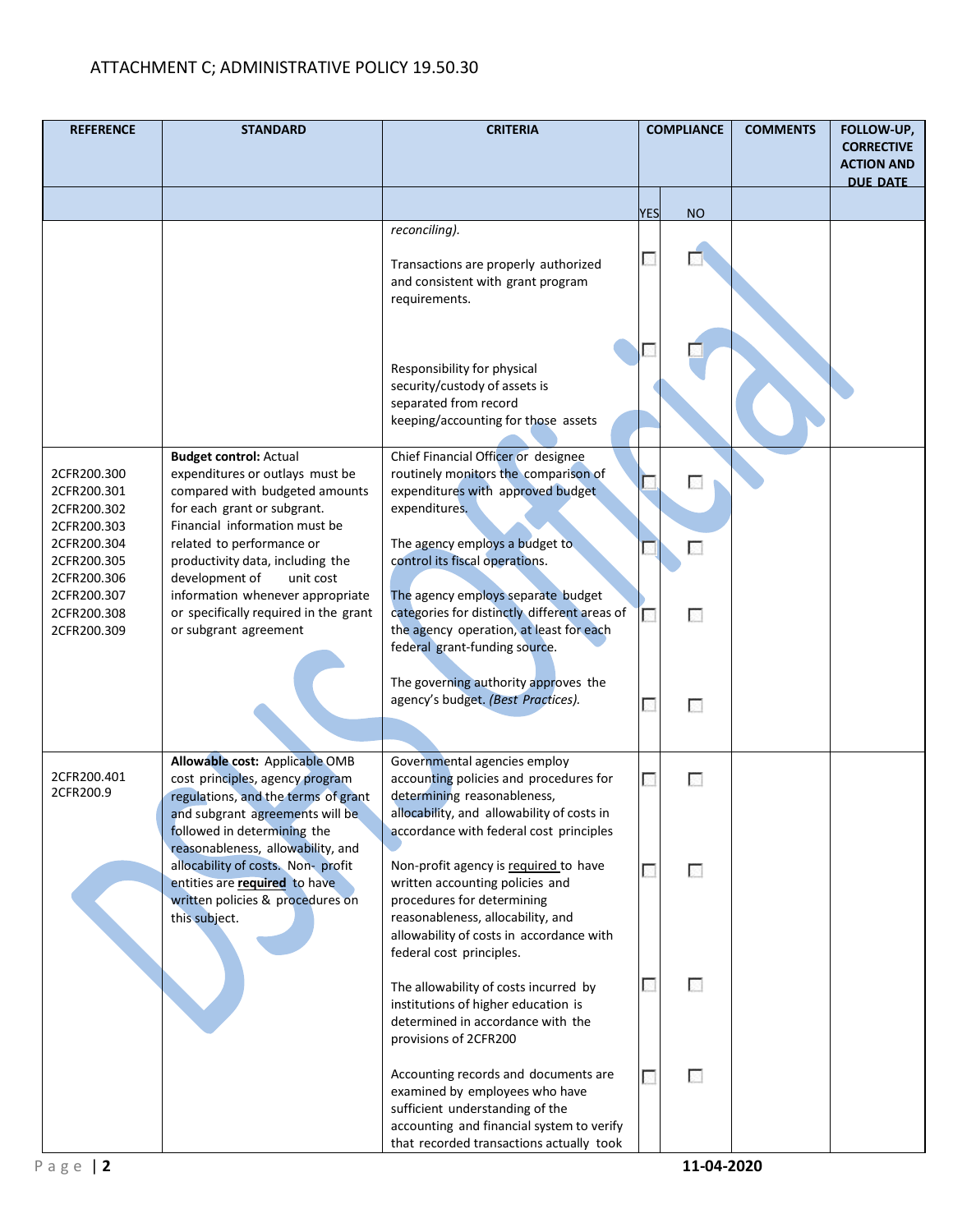| <b>REFERENCE</b> | <b>STANDARD</b>                                                                                                                                                                                                                                                                                                                                                                                                                                                     | <b>CRITERIA</b>                                                                                                                                                                                                                                                                                                                                                                                                                                                                                                                                                | <b>COMPLIANCE</b> |             | <b>COMMENTS</b> | FOLLOW-UP,<br><b>CORRECTIVE</b><br><b>ACTION AND</b><br><b>DUE DATE</b> |
|------------------|---------------------------------------------------------------------------------------------------------------------------------------------------------------------------------------------------------------------------------------------------------------------------------------------------------------------------------------------------------------------------------------------------------------------------------------------------------------------|----------------------------------------------------------------------------------------------------------------------------------------------------------------------------------------------------------------------------------------------------------------------------------------------------------------------------------------------------------------------------------------------------------------------------------------------------------------------------------------------------------------------------------------------------------------|-------------------|-------------|-----------------|-------------------------------------------------------------------------|
|                  |                                                                                                                                                                                                                                                                                                                                                                                                                                                                     |                                                                                                                                                                                                                                                                                                                                                                                                                                                                                                                                                                | <b>YES</b>        | <b>NO</b>   |                 |                                                                         |
|                  |                                                                                                                                                                                                                                                                                                                                                                                                                                                                     | place and were made in accordance with<br>policy and procedures.<br>Agency accounting records and<br>documentation are compared with<br>accounting system reports and financial<br>statements to verify their<br>reasonableness, accuracy, and<br>completeness.<br>Agency has an indirect rate (IDC) or Cost<br>Allocation Plan (CAP) for the charging<br>administrative cost that has been<br>negotiated with and approved by its<br>cognizant agency. Alternatively, the<br>agency does not allocate indirect or<br>administrative costs to direct programs. |                   | F.          |                 |                                                                         |
| 2CFR200.302      | <b>Source documentation:</b><br>Accounting records must be<br>supported by such source<br>documentation as cancelled<br>checks, paid bills, payrolls, time<br>and attendance records,<br>contract and subgrant award<br>documents                                                                                                                                                                                                                                   | Agencies retain source documents (i.e.<br>cancelled checks, paid bills, payrolls, time<br>and attendance records, contract and<br>subgrant award documents, etc.) in<br>accordance with the records retention<br>requirements applicable to its jurisdiction<br>(i.e. State of Washington)<br>Unauthorized access to assets and<br>accounting records is prevented.<br>Financial records are to be kept available<br>for review or audit by appropriate<br>officials, auditors, etc. of the awarding<br>agency.                                                |                   | г<br>г<br>Г |                 |                                                                         |
| 2CFR200.428      | <b>Cash management: Procedures</b><br>for minimizing the time elapsing<br>between the transfer of funds<br>from the U.S. Treasury and<br>disbursement by grantees and<br>subgrantees must be followed<br>whenever advance payment<br>procedures are used.<br>Grantees must monitor cash<br>draw downs by their subgrantees<br>to assure that they conform<br>substantially to the same<br>standards of timing and amount<br>as apply to advances to the<br>grantees | "Reimbursement of allowable cost" shall<br>be the preferred method of transferring<br>grant funds to a subgrantee when an<br>agency cannot maintain, or demonstrate<br>the willingness and ability to maintain,<br>procedures to minimize the time<br>elapsing between the transfer of the<br>funds and their disbursement by the<br>recipient or subrecipient agency.<br>Unless otherwise specified by federal<br>program rules, program income, rebates<br>or other recoveries shall be employed to<br>further the purposes of the grant award.              |                   | г<br>г      |                 |                                                                         |
| Page $ 3$        | <b>Equipment and property records</b>                                                                                                                                                                                                                                                                                                                                                                                                                               | Agencies shall, at a minimum, provide                                                                                                                                                                                                                                                                                                                                                                                                                                                                                                                          |                   | 11-04-2020  |                 |                                                                         |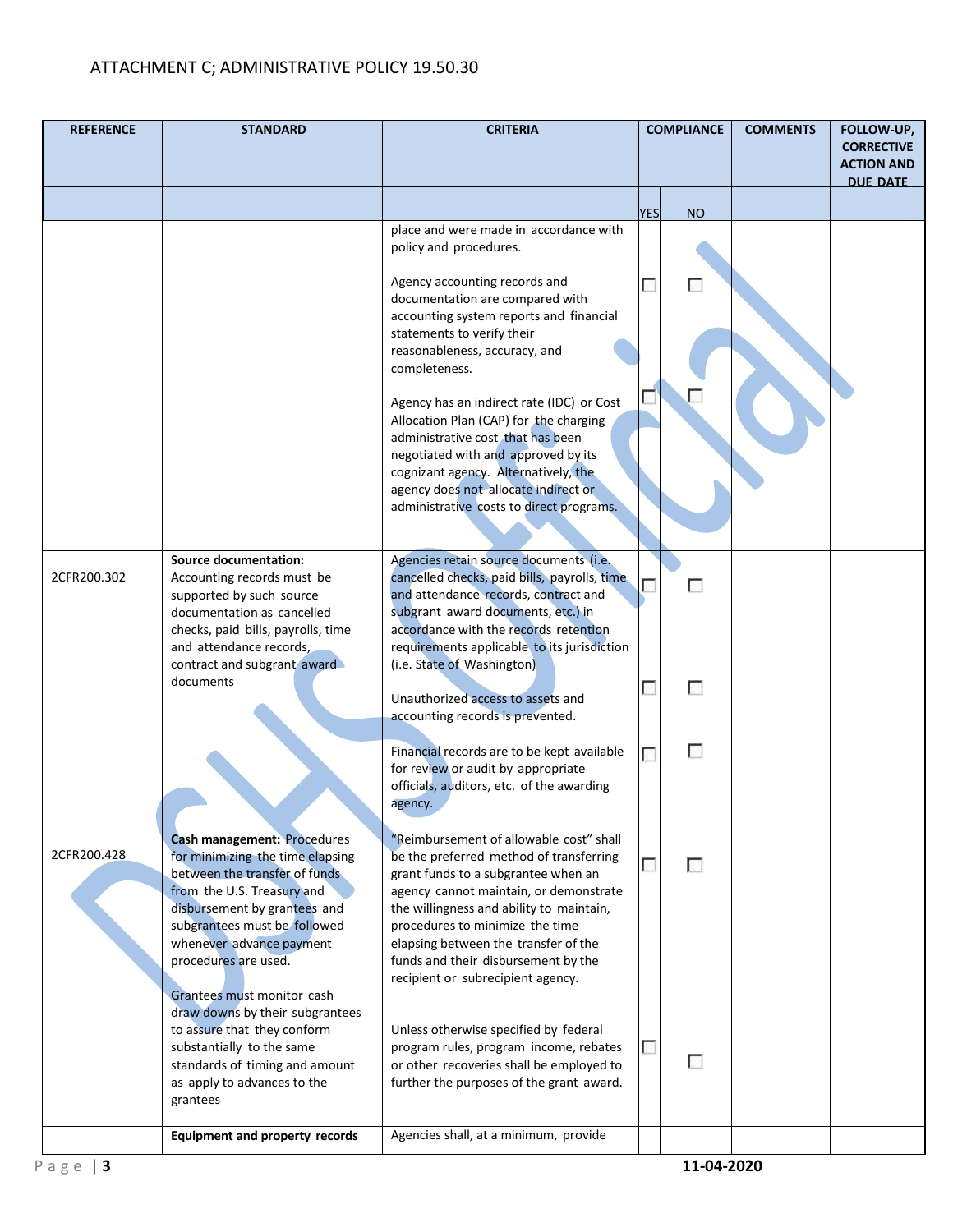| <b>REFERENCE</b>                                         | <b>STANDARD</b>                                                                                                                                    | <b>CRITERIA</b>                                                                                                                                                | <b>COMPLIANCE</b> | <b>COMMENTS</b> | FOLLOW-UP,<br><b>CORRECTIVE</b><br><b>ACTION AND</b><br><b>DUE DATE</b> |
|----------------------------------------------------------|----------------------------------------------------------------------------------------------------------------------------------------------------|----------------------------------------------------------------------------------------------------------------------------------------------------------------|-------------------|-----------------|-------------------------------------------------------------------------|
|                                                          |                                                                                                                                                    |                                                                                                                                                                | <b>YES</b><br>NO  |                 |                                                                         |
| 2CFR200.313<br>2CFR200.318<br>2CFR200.333                |                                                                                                                                                    | the equivalent insurance coverage for<br>real property and equipment acquired<br>with HHS funds as that provided to<br>other property owned by the recipient.  | г                 |                 |                                                                         |
|                                                          |                                                                                                                                                    | Agencies shall implement adequate<br>maintenance procedures to keep the<br>equipment in good condition.                                                        |                   |                 |                                                                         |
|                                                          |                                                                                                                                                    | Property records must be<br>maintained that<br>Include a description of the<br>$\bullet$<br>property,                                                          |                   |                 |                                                                         |
|                                                          |                                                                                                                                                    | A serial number or other<br>$\bullet$<br>identification number,<br>The specification of who holds<br>$\bullet$<br>title                                        |                   |                 |                                                                         |
|                                                          |                                                                                                                                                    | The acquisition date, and<br>$\bullet$<br>The cost of the property,<br>$\bullet$<br>The percentage of Federal<br>participation in the cost of the<br>property, |                   |                 |                                                                         |
|                                                          |                                                                                                                                                    | The location, use and condition<br>of the property, and<br>Any ultimate disposition data<br>including the date of disposal and<br>sale price of the property.  |                   |                 |                                                                         |
|                                                          |                                                                                                                                                    | Agencies shall inventory equipment at<br>least once every 2 years.                                                                                             | г                 |                 |                                                                         |
|                                                          |                                                                                                                                                    | Records are investigated to<br>determine the cause of any<br>discrepancies.                                                                                    | г                 |                 |                                                                         |
| 2CFR200.317<br>2CFR200.318<br>2CFR200.319<br>2CFR200.320 | <b>Purchasing and Procurement</b><br><b>Standards</b><br><b>General Procurement Standards.</b><br>(1) Grantees and subgrantees will                | Agency has written policies and<br>procedures for procurement of<br>supplies, equipment and other<br>services                                                  | ┍                 |                 |                                                                         |
| 2CFR200.321<br>2CFR200.322<br>2CFR200.323                | use their own procurement<br>procedures which reflect                                                                                              | Agency uses purchase                                                                                                                                           | ┍                 |                 |                                                                         |
| 2CFR200.324<br>2CFR200.325<br>2CFR200.326                | applicable State and local laws and<br>regulations, provided that the<br>procurements conform to                                                   | requisition/order system for<br>purchasing (Best Practice)                                                                                                     | B.                |                 |                                                                         |
|                                                          | applicable Federal law and the<br>standards identified in this section.<br>(2) Grantees and subgrantees will<br>maintain a contract administration | Agency has proper segregation between<br>requisition, procuring, receiving and<br>payment functions. (Best Practices)                                          | г                 |                 |                                                                         |
|                                                          | system which ensures that<br>contractors perform in accordance<br>with the terms, conditions, and<br>specifications of their contracts or          | Agency has inventory system to control<br>purchase, use, and reordering of<br>medications and supplies                                                         | г                 |                 |                                                                         |
|                                                          | purchase orders. (3) Grantees and                                                                                                                  | Agency has established controls over                                                                                                                           |                   |                 |                                                                         |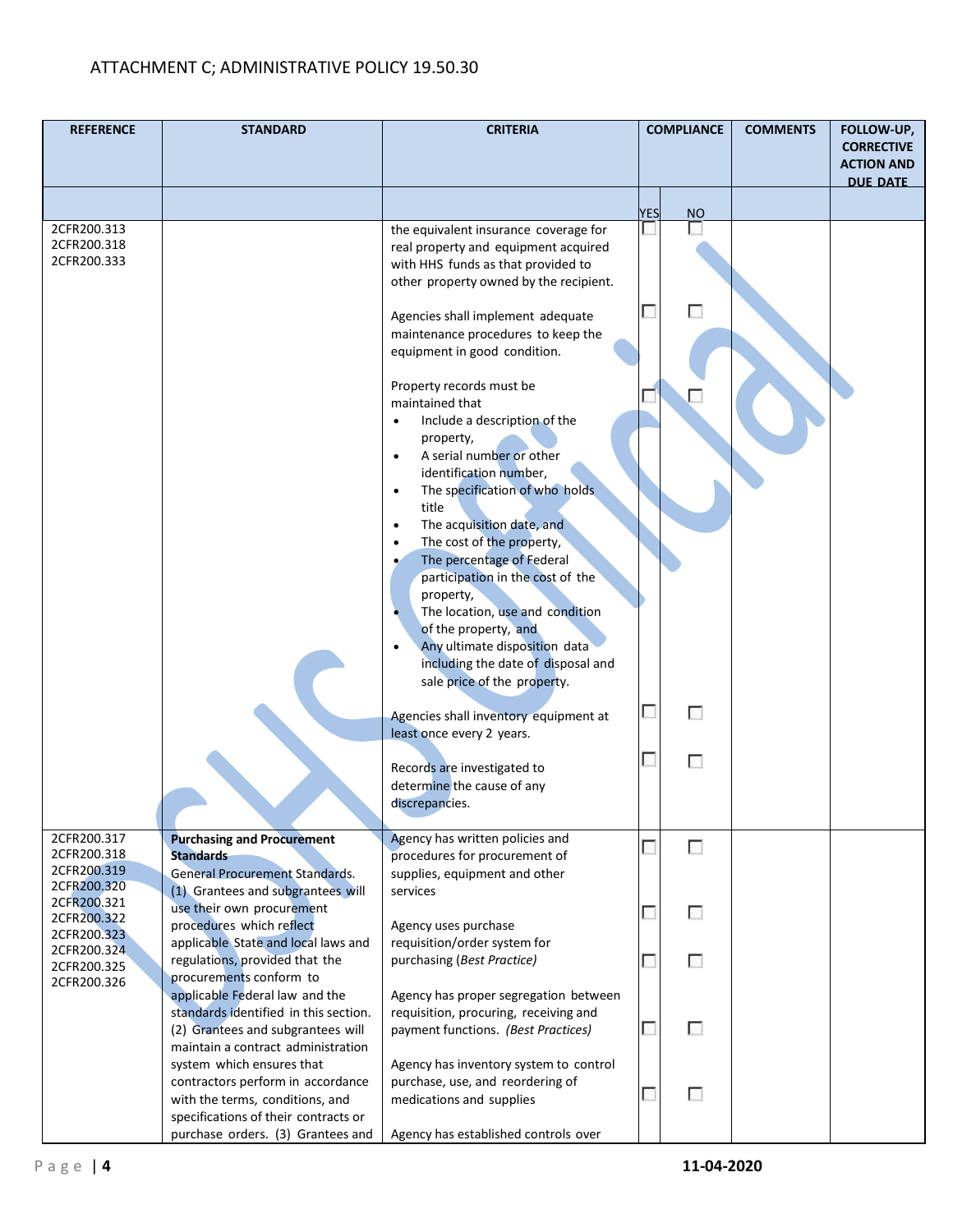| <b>REFERENCE</b>                                | <b>STANDARD</b>                                                                                                                                                                                          | <b>CRITERIA</b>                                                                                                                                                                                                                                                                                                               |            | <b>COMPLIANCE</b> | <b>COMMENTS</b> | FOLLOW-UP,<br><b>CORRECTIVE</b><br><b>ACTION AND</b><br><b>DUE DATE</b> |
|-------------------------------------------------|----------------------------------------------------------------------------------------------------------------------------------------------------------------------------------------------------------|-------------------------------------------------------------------------------------------------------------------------------------------------------------------------------------------------------------------------------------------------------------------------------------------------------------------------------|------------|-------------------|-----------------|-------------------------------------------------------------------------|
|                                                 |                                                                                                                                                                                                          |                                                                                                                                                                                                                                                                                                                               | <b>YES</b> | <b>NO</b>         |                 |                                                                         |
|                                                 | subgrantees will maintain a written<br>code of standards of conduct<br>governing the performance of their<br>employees engaged in the award<br>and administration of contracts.                          | access to medication and supplies.<br>Agency periodically confirms<br>perpetual inventory w/actual<br>inventory counts.                                                                                                                                                                                                       |            | k. I              |                 |                                                                         |
| 2CFR200.205<br>2CFR200 Appendix<br>$\mathbf{H}$ | <b>Suspended and Debarred</b>                                                                                                                                                                            | Grantees and subgrantee must not make<br>any award or permit any award (subgrant<br>or contract) at any tier to any party which<br>is debarred or suspended or is otherwise<br>excluded from or ineligible for<br>participation in Federal assistance<br>programs under Executive Order 12549,<br>"Debarment and Suspension." |            |                   |                 |                                                                         |
| 2CFR200.331<br>2CFR200.425<br>2CFR200.501       | <b>Single Audit</b>                                                                                                                                                                                      | If applicable, an audit of agency is<br>conducted in accordance with 2CFR200,<br>"Audits of States,<br>Local Governments, and Non- Profit<br>Organizations."                                                                                                                                                                  |            |                   |                 |                                                                         |
|                                                 |                                                                                                                                                                                                          | Agency auditors meet established<br>criteria for qualifications and<br>independence in conduct of audits.                                                                                                                                                                                                                     |            | г                 |                 |                                                                         |
|                                                 |                                                                                                                                                                                                          | Single audits are performed and<br>submitted as appropriate                                                                                                                                                                                                                                                                   |            | г                 |                 |                                                                         |
|                                                 |                                                                                                                                                                                                          | If the Agency itself subgrants federal<br>funds to others, it has a single audit<br>review system that is in compliance with<br>the review requirement of 2CFR200.                                                                                                                                                            | г          | г                 |                 |                                                                         |
| 2CFR200.328<br>2CFR200.303<br>2CFR200.519       | <b>Evaluation</b><br>a) Monitoring by grantees. Grantees<br>are responsible for managing the<br>day-to- day operations of grant and<br>subgrant supported activities.<br>Grantees must monitor grant and | <b>Program Specific</b><br><b>Reporting Requirements</b><br>Grantees shall submit<br>annual performance reports unless the<br>awarding agency requires quarterly or<br>semi-annual reports                                                                                                                                    |            | п                 |                 |                                                                         |
|                                                 | subgrant supported activities to<br>assure compliance with applicable<br>Federal requirements and that<br>performance goals are being<br>achieved. Grantee monitoring must                               | Performance reports will<br>contain, for each grant, brief information<br>on the following:                                                                                                                                                                                                                                   |            | п                 |                 |                                                                         |
|                                                 | cover each program, function or<br>activity.                                                                                                                                                             | A comparison of actual<br>(i)<br>accomplishments to the<br>objectives established for the<br>period. Where the output of the<br>project can be quantified, a<br>computation of the cost per unit<br>of output may be required if that                                                                                         |            | п                 |                 |                                                                         |
| Page   $5$                                      |                                                                                                                                                                                                          |                                                                                                                                                                                                                                                                                                                               |            | 11-04-2020        |                 |                                                                         |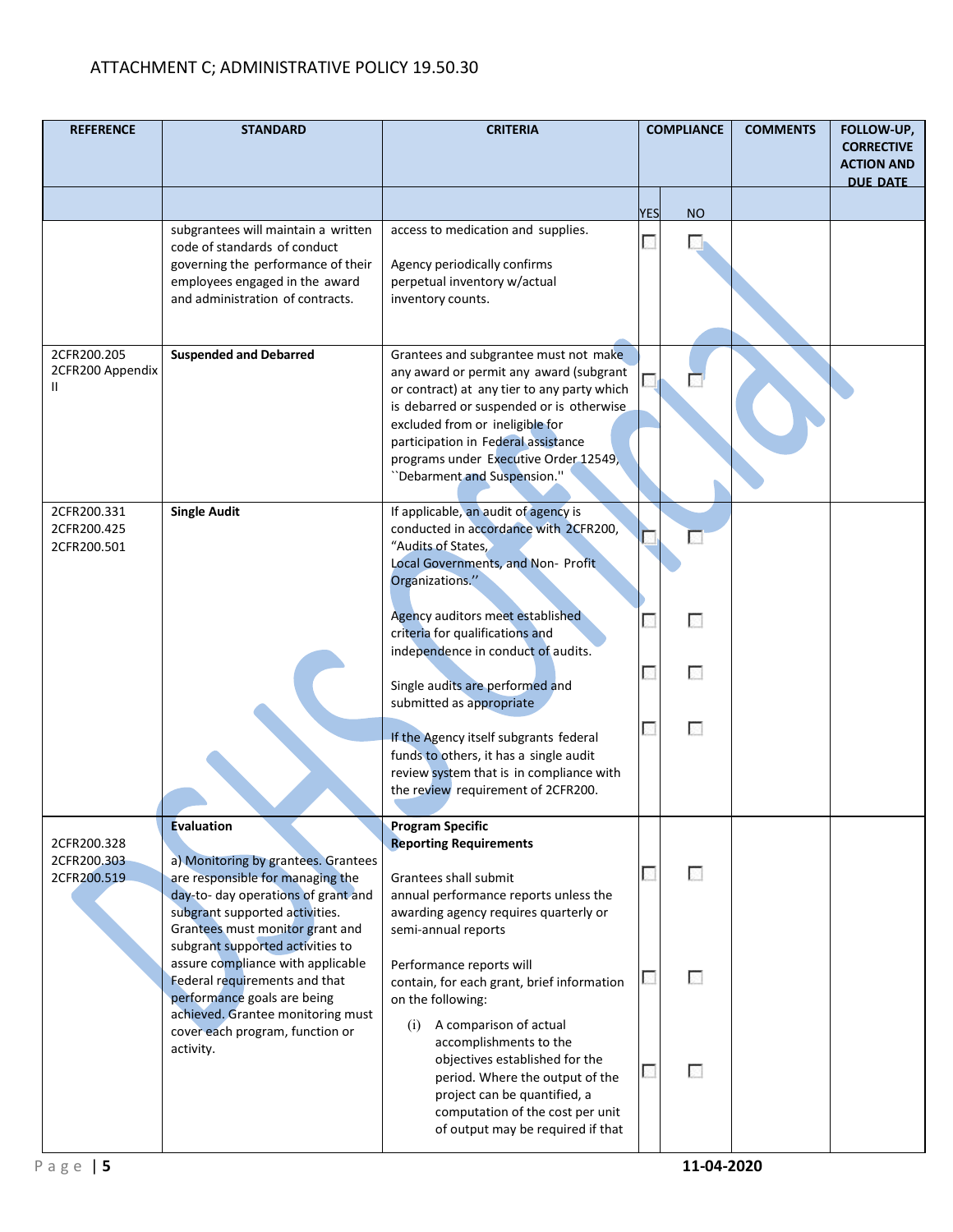| <b>REFERENCE</b>                                                                                      | <b>STANDARD</b>                                                                                                                                                                                                                                                                                                                                                                                                                          | <b>CRITERIA</b>                                                                                                                                                                                                                                                                                                                                                                                                                                                                                                                                                                | <b>COMPLIANCE</b>       | <b>COMMENTS</b> | FOLLOW-UP,<br><b>CORRECTIVE</b><br><b>ACTION AND</b> |
|-------------------------------------------------------------------------------------------------------|------------------------------------------------------------------------------------------------------------------------------------------------------------------------------------------------------------------------------------------------------------------------------------------------------------------------------------------------------------------------------------------------------------------------------------------|--------------------------------------------------------------------------------------------------------------------------------------------------------------------------------------------------------------------------------------------------------------------------------------------------------------------------------------------------------------------------------------------------------------------------------------------------------------------------------------------------------------------------------------------------------------------------------|-------------------------|-----------------|------------------------------------------------------|
|                                                                                                       |                                                                                                                                                                                                                                                                                                                                                                                                                                          |                                                                                                                                                                                                                                                                                                                                                                                                                                                                                                                                                                                |                         |                 | <b>DUE DATE</b>                                      |
|                                                                                                       |                                                                                                                                                                                                                                                                                                                                                                                                                                          |                                                                                                                                                                                                                                                                                                                                                                                                                                                                                                                                                                                | <b>NO</b><br><b>YES</b> |                 |                                                      |
|                                                                                                       |                                                                                                                                                                                                                                                                                                                                                                                                                                          | information will be useful.<br>(ii) The reasons for slippage if<br>established objectives were not<br>met.<br>(iii) Additional pertinent<br>information including, when<br>appropriate, analysis and<br>explanation of cost overruns or<br>high unit costs.                                                                                                                                                                                                                                                                                                                    | П                       |                 |                                                      |
|                                                                                                       |                                                                                                                                                                                                                                                                                                                                                                                                                                          |                                                                                                                                                                                                                                                                                                                                                                                                                                                                                                                                                                                |                         |                 |                                                      |
| 2CFR200.407<br>2CFR200.207<br>2CFR200.306<br>2CFR200.307<br>2CFR200.308<br>2CFR200 App. III<br>(C)(5) | <b>Prior Approval</b><br><b>Requirements</b><br>(a) The budget plan is a financial<br>expression of the project or<br>program as approved during the<br>award process. It may include<br>either the sum of the federal and<br>non-federal shares, or only the<br>federal share, depending upon<br>HHS awarding agency<br>requirements. It shall be related<br>to performance for program<br>evaluation purposes whenever<br>appropriate. | Agency requests budget revision from<br>federal funds grantor agency if the<br>following occurs:<br>Change in agency scope or<br>objective;<br>Change in key personnel;<br>Change in the object level<br>$\bullet$<br>allocation of an award by more<br>than 10% of the total;<br>When sub-awarding or<br>contracting work not approved in<br>the grant application;<br>Any change of a previously<br>approved amount identified for<br>training:<br>The need for additional funding;<br>The inclusion of costs that<br>require "prior approval" in<br>accordance with 2CFR200 | г                       |                 |                                                      |
| Program<br>Specific<br>Requirements                                                                   |                                                                                                                                                                                                                                                                                                                                                                                                                                          | Grant or Program Specific Fiscal Related<br>Requirements. For example:<br>Development, use, required<br>approval, public display, number<br>of steps and consistency of the<br>intervals in a Sliding Scale Fee<br>Schedule;<br>Development, use, required<br>approval, public display, number<br>of steps and consistency of the<br>intervals in an Income Conversion<br>Table;<br>Review of patient records to<br>determine the correct                                                                                                                                      |                         |                 |                                                      |